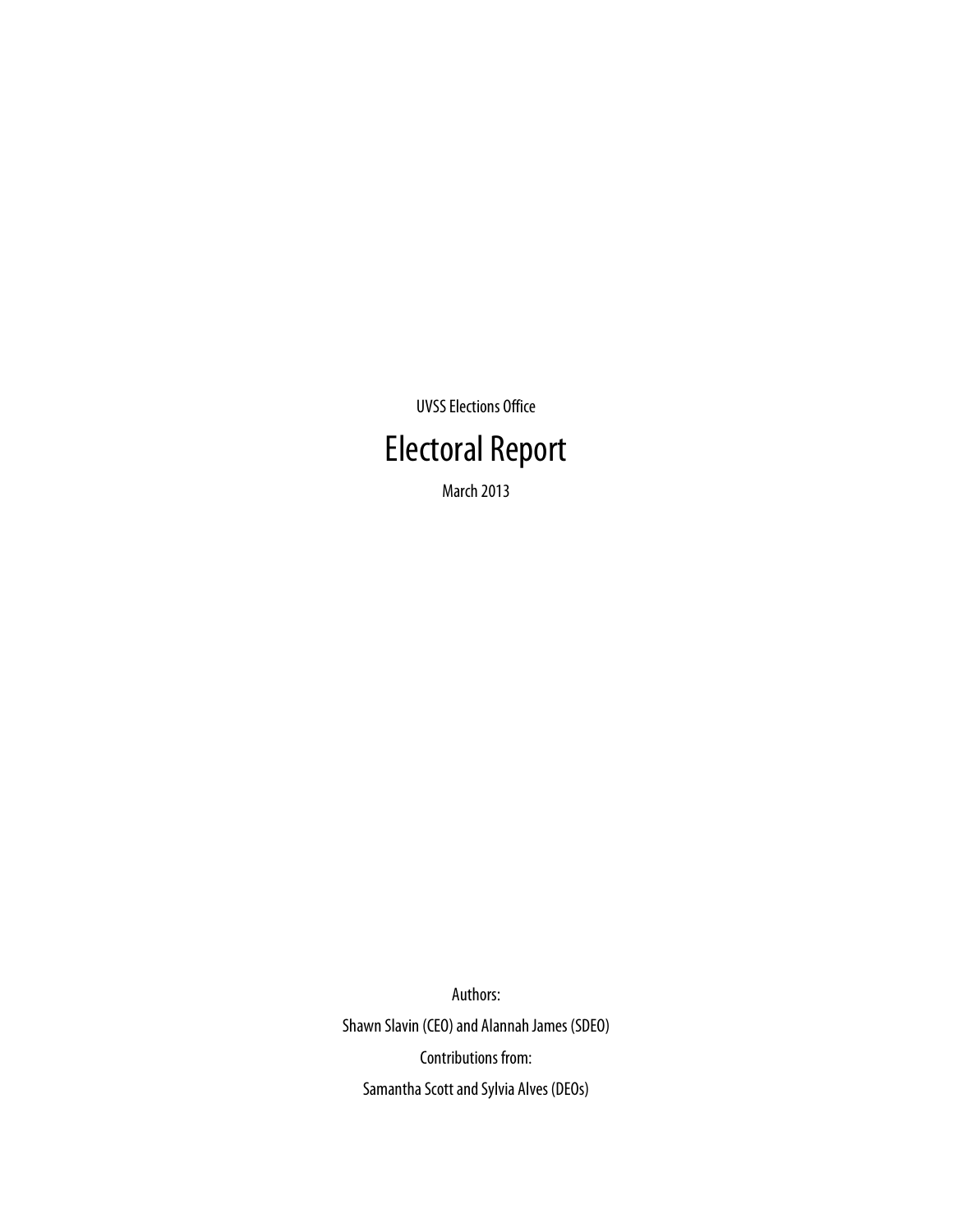## **Table of Contents**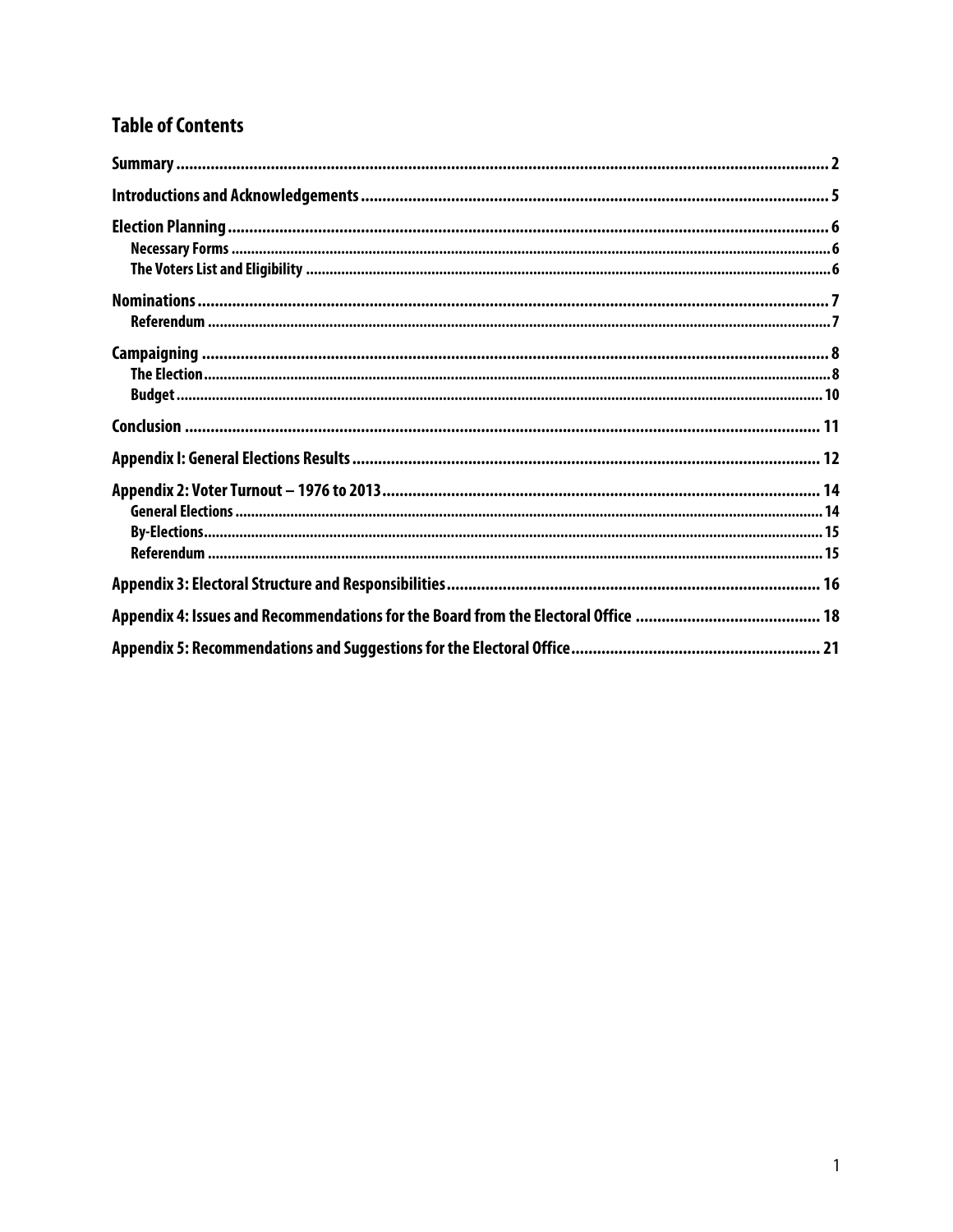## Summary

The spring 2013 UVSS election was conducted successfully, with no major issues to report. The Electoral Policy Manual (EPM) acted effectively as a guiding framework from which to adjudicate policy and reach decisions.

### **1. Nominations**

One individual ran for Chairperson, and only one candidate ran for the position of External Relations. The other Executive positions had two candidates, with the exception of Student Affairs, which had three. 12 candidates ran for the 11 Director at Large positions. Three referendum questions were asked, for which there was one proponent for each of the three questions, and no opponents.

#### **2. Major Changes**

The EPM was amended to stipulate polling stations and promotions work on campus. Section 7.1.e was amended to reduce the number of polling stations from thirteen [13] to six [6] buildings on campus, including Engineering Lab Wing, MacLaurin, Fraser, Fine Arts, Commons Block, Engineering and Computer Science, and requires them to be open for at least two hours. Promotional work must be done in the buildings of Social Science and Mathematics, Human and Social Development, and Cornett to substitute the absence of polling stations.

In addition, the EPM was amended to allow for additional time between the close of nominations and the start of the postering period. EPM 5.4.a was amended from nine [9] to sixteen [16] days, thus allowing for an additional week between these two important dates for candidates and Electoral Officers.

#### **3. Elections Office**

Shawn Slavin returned to the Elections Office as Chief Electoral Officer (CEO), Alannah James fulfilled the position of Senior Deputy Electoral Officer (SDEO), and Sylvia Alves and Samantha Scott occupied the positions of Deputy Electoral Officers. The SDEO and DEOs were responsible for resolving disputes informally, carrying out the day-to-day operations, and preparing the vote. The CEO's main responsibilities were resolving formal complaints, and providing advice on policy interpretations. As a result of the reduction in the number of polling stations, fewer pollsitters were needed.

#### **4. Complaints**

The Elections Office did not receive any formal complaints, thanks – in part – to the informal processes of dispute resolution mediated by Electoral Officers. Candidates and community members voiced their concerns via email on a number of issues, and all were resolved without the need to file formal complaints.

#### **5. Appeals**

Last year's Elections Adjudicator, Randy Parker, and Arbitration Panel, comprised of Karen Potts, Ron Yee, and Matt Watters, returned for a third year. This experience was invaluable when a decision made by the CEO regarding the validity of referendum questions was appealed.

#### **6. Online Voting**

Voting was conducted using UVic's WebVote System, and administered through the University Secretary's Office. This was the second year it was employed in a general election, having also been used in the previous two fall referenda. The only setback was a delay in the uploading of students' information, resulting in issues with voting online for the first 20 minutes. This issue will be explored in-depth later in Appendix 4.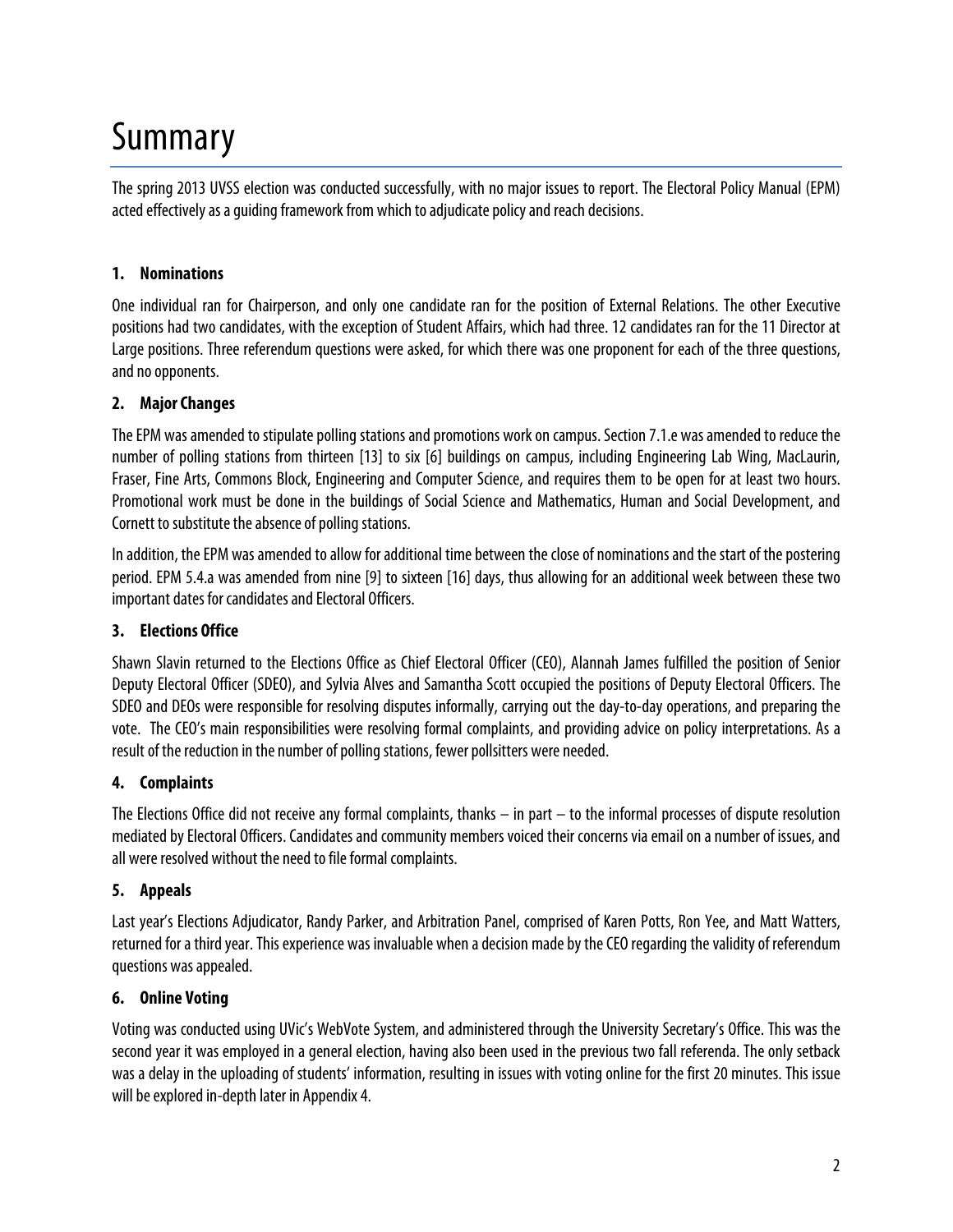#### **7. The Polling Period**

Polls opened at 9:00am PST March 6, 2013 and closed at 9:20am PST March 7, 2013. This additional 20 minutes was added to accommodate issues with the voters' list that occurred when polling opened. 12 pollsitters used eight [8] Netbook laptops to staff polling stations around campus. In addition, significant time and energy was dedicated to hand-billing and other promotions work in order to increase student awareness of the election. This was also intended to supplement the reduction in polling station locations.

#### **8. Voter Turnout**

3050 students voted out of a possible 16,796 eligible voters, for a turnout rate of 18.83%.

#### **9. Elections Results:**

Chairperson Director of Student Affairs Director of Events Director of Finance and Operations Director of External Relations Directors at Large **Existence** Eric Cameron

Kelsey Mech Nadia Hamdon Ariel Mishkin Matthew Hammer Rachel Barr Rajan Dhaliwal Kayleigh Erickson Lisa-Jane Hayfron Marina Holding Miriam Moore Scott Robertson Negin Saadati Simarjit Singh Nick Tang Kieran Wilson

#### Food Bank(Referendum Question):

*"Do you support an increase to the Food Bank student fee in the amount of 50¢ per semester for full-time students and 25¢ per semester for part-time students?"* **PASSED**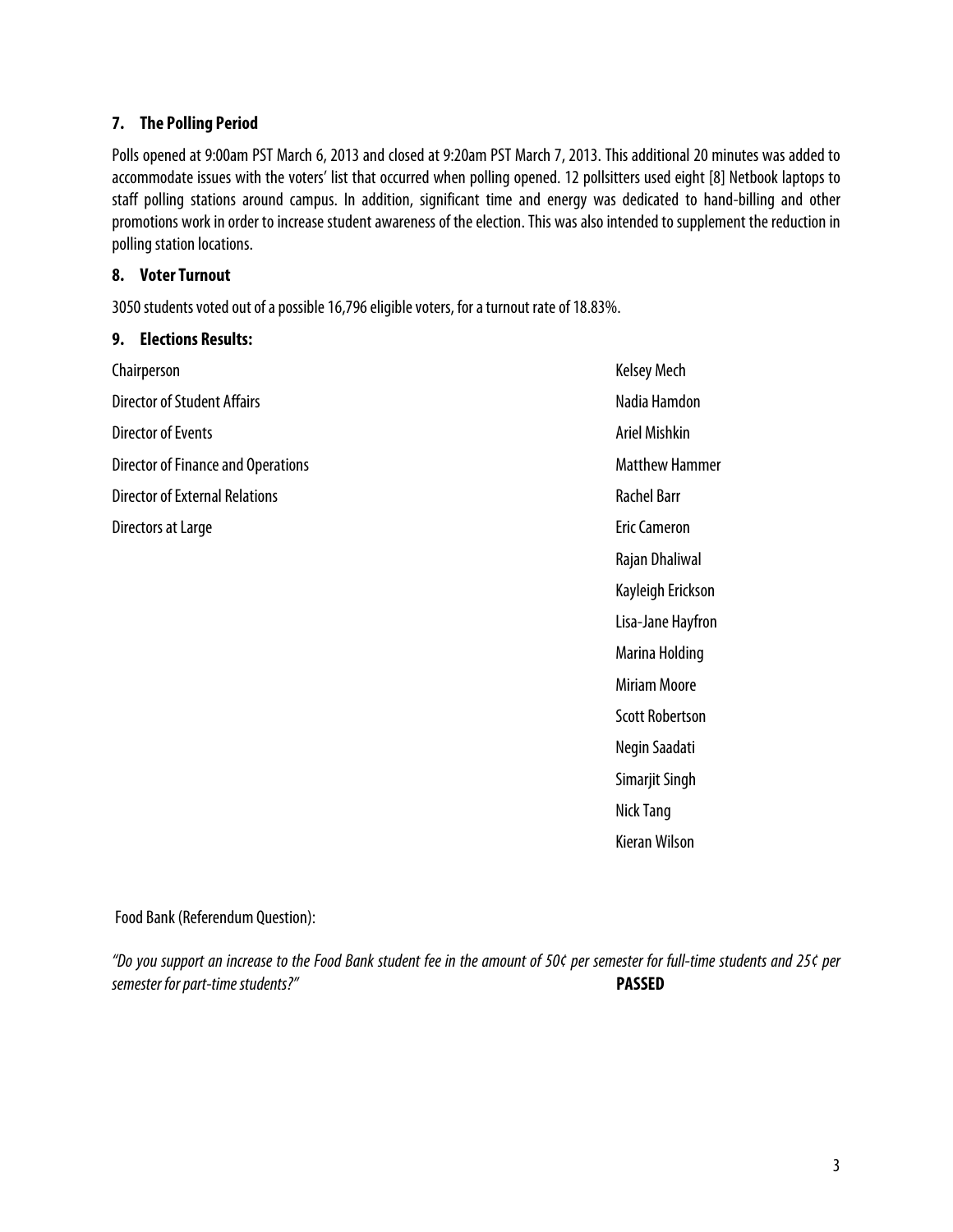Constituency Group Fund Amendment (Referendum Question):

*"Do you support amending the Constituency Group Fund to include the Native Students Union and to have the fund allocated between the four constituency groups and the Native Students Union as decided by Advocacy Council? (The Constituency Group Fund is the student fee that currently supports the Women's Centre, UVSS Pride, Society for Students' With A Disability, and Students Of Colour Collective.)"* **PASSED**

Constituency Group Fund Increase(Referendum Question):

*"Do you support an increase to the Constituency Group Fund in the amount of \$2.50 per semester for full-time students and \$1.25 per semester for part-time students?"* **FAILED**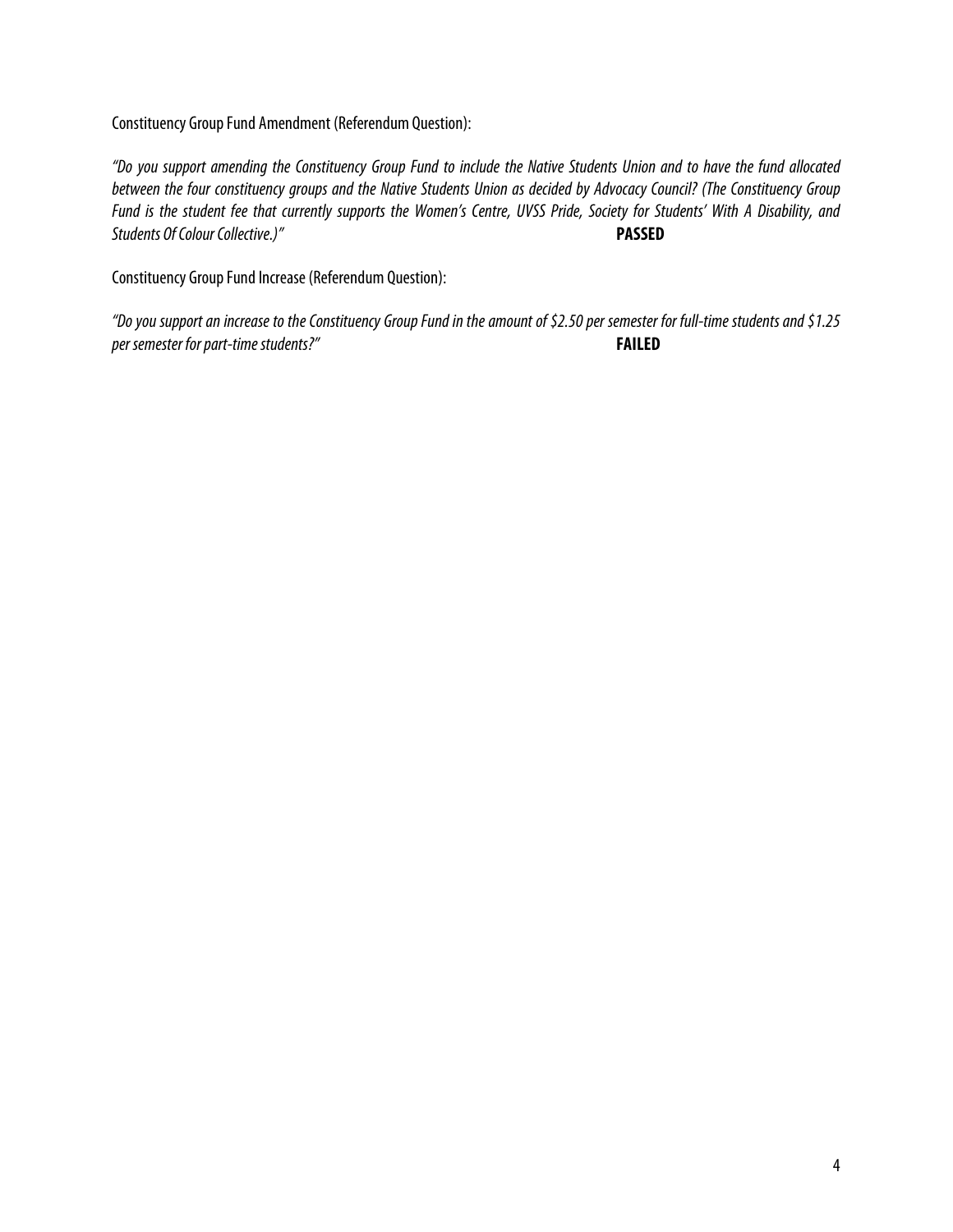## Introductions and Acknowledgements

The spring 2013 Electoral Report is submitted by the Elections Office as mandated by UVSS Electoral Policy. The Elections office is comprised of:

Shawn Slavin (Chief Electoral Officer) Alannah James (Senior Deputy Electoral Officer) Sylvia Alves (Deputy Electoral Officer)

Samantha Scott (Deputy Electoral Officer)

The Elections Office would like to thank the UVSS Board of Directors, the Electoral Committee, and all UVSS staff, especially Dale Robertson, Ben Johnson, Carmen Barrett, and Terri Tan for their support. Thank you as well to CFUV and the Martlet for supporting the needs of students by publicizing elections information and events. Many thanks go to Dr. Andrew Wender for moderating the all-candidates forum in Cinecenta with fairness and gravitas. The Office also acknowledges Morag MacNeil, Kathy MacDonald, Julia Eastman, and Sivonne McFall of the University Secretary's Office, for their assistance with the concurrent Senate and Board of Governors elections, and for the administration of the WebVote system.

The Elections Office would also like to acknowledge the hard work of all the candidates for election to the UVSS Board of Directors, and their campaign managers, for promoting and embodying fair and transparent student politics.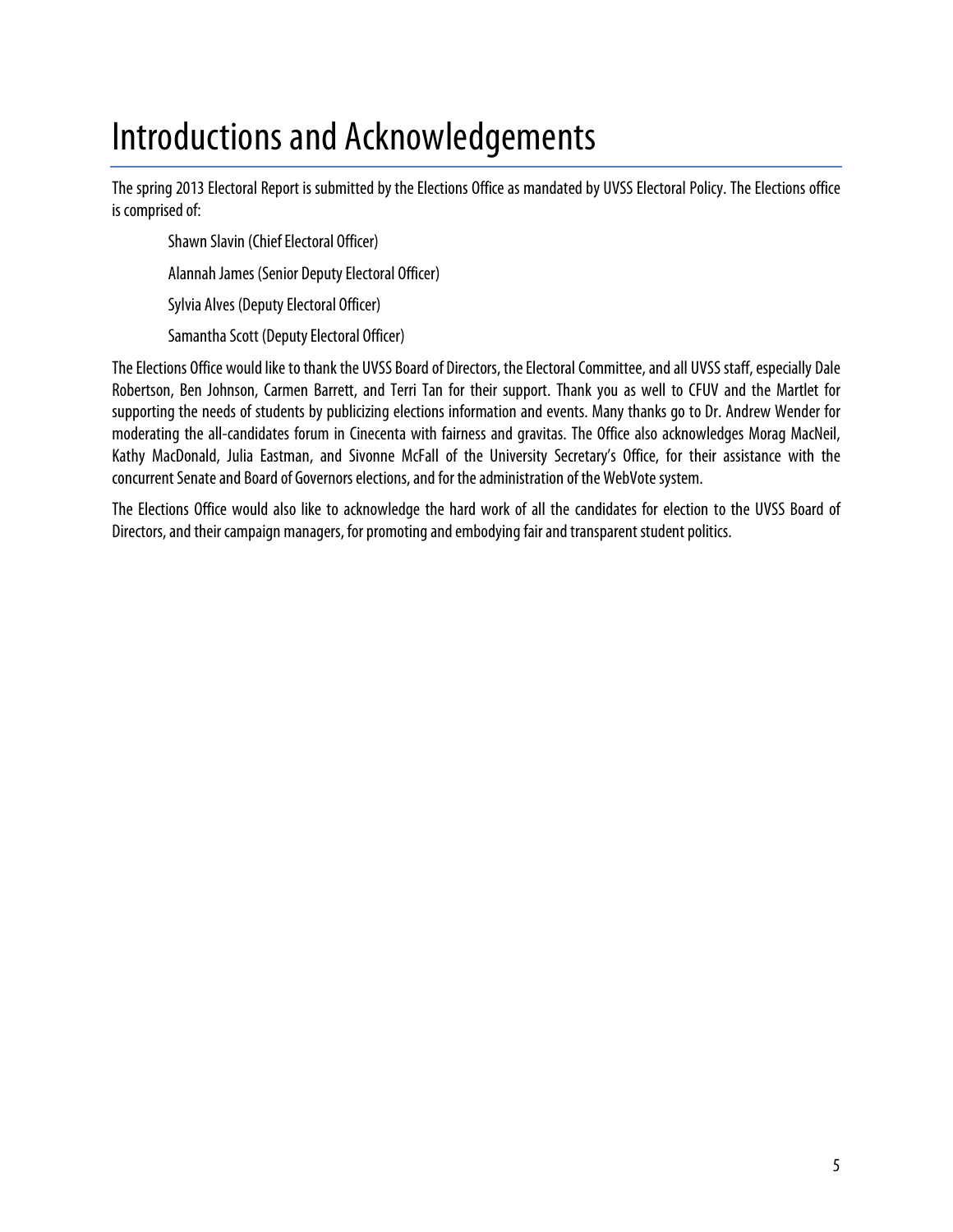## Election Planning

The Elections Office again worked with the Electoral Committee to ensure that updates to policy were correctly reflected in the planning of elections events and voting. Having all elections – to the UVSS, the Senate, and the BOG – begin at the same time is an excellent way to engage students while preventing superfluous correspondence with students. These measures help alleviate elections-fatigue that students may suffer due to the sheer volume of information released during campaigning.

## **NECESSARY FORMS**

The presence of all necessary elections forms online, including the Candidates' Handbook, nomination forms, and other essential documentation streamlined the activities of candidates in conjunction with the Elections Office. The website, uvsselections.com, greatly assists in the management of administrative tasks, especially involving candidates and community members.

### **THE VOTERS LIST AND ELIGIBILITY**

Eligibility to vote is set by the UVSS by-laws as "all currently registered undergraduate students and student enrolled in certificate and diploma programs at the University of Victoria." Further to that, he or she must be in good standing with the students' society(C&B 2.1.a; 2.1.d).

In addition to this policy point, due to online voting, manual parameters needed to be set that can be recognized by the University database system, to adequately create an accurate voters list. Some individuals who pay UVSS fees are not recognized within the Banner System: first-year Island Medical Program (IMP) students in their second or third semester or studies, second-year IMP students, third-and fourth-year IMP students who have opted into the UVSS, and all STEPS Forwards Program participants. This required substantial collaboration with the University Secretary's Office, the STEPS Forward program, and IMP.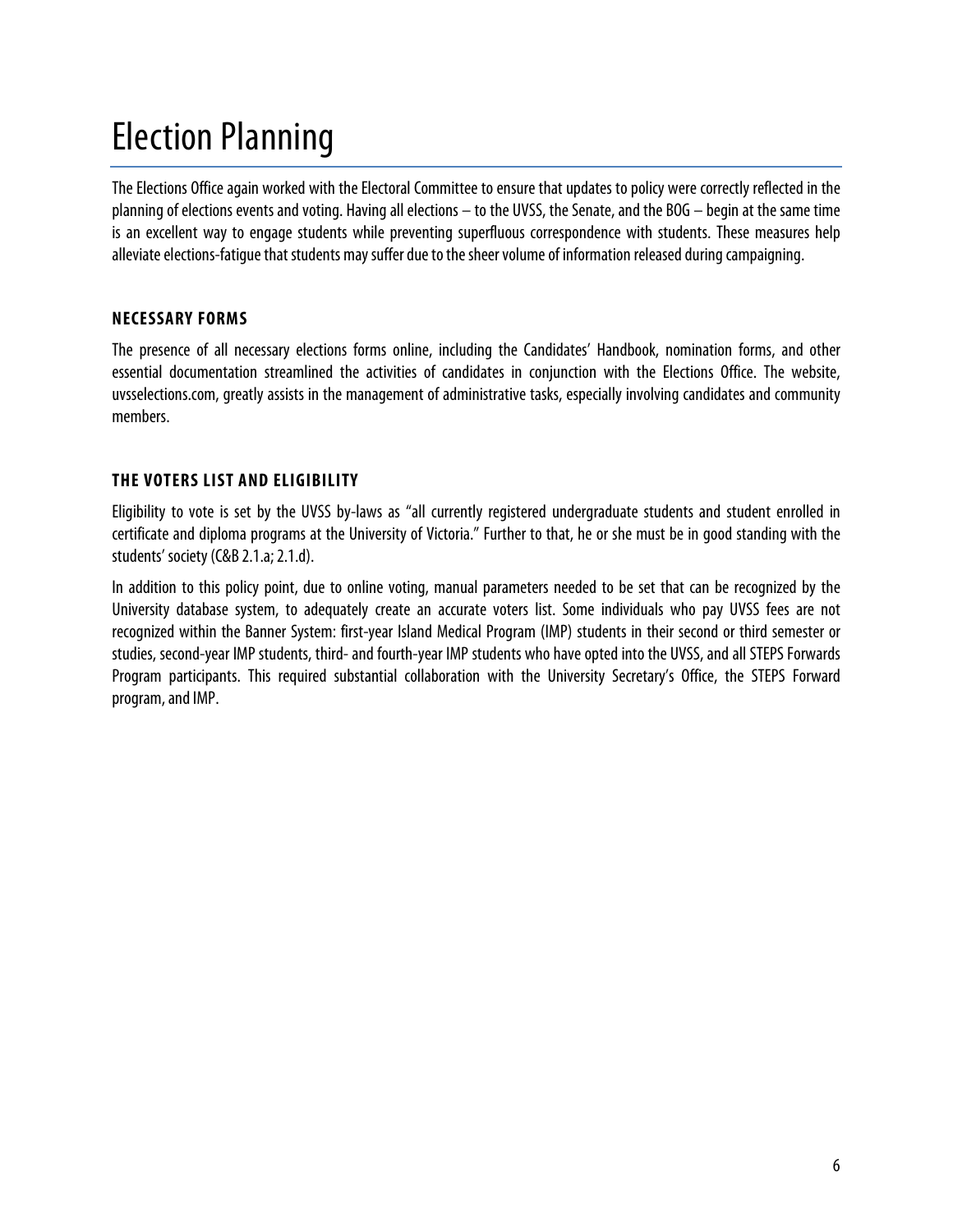## Nominations

The Elections Office received 21 nomination forms by the close of the nomination period, all of which were accepted as valid.

### **REFERENDUM**

At the close of nominations, no referendum forms were received by the Elections Office.

The Elections Office was aware of three referendum questions that had been called by the UVSS BOD. The EPM states that in order for a question to be asked, a referendum form must be submitted to the Elections Office before the close of nominations. The CEO completed a written ruling shortly following the close of nominations informing members that the three referendum questions that were called by the BOD would not be asked in conjunction with the general election.

The decision of the CEO was appealed to the EA, who upheld the decision of the CEO.

The decision of the EA was appealed to the AP, who overturned the decisions of the EA and the CEO.

These three referendum forms were thus accepted late, all of which were accepted as valid.

Following the election, the Elections Office met with the EA and AP to discuss the issues surrounding the referendum, and the intent behind the referendum policies. Please see Appendix 4 for a comprehensive look at policy recommendations from all three levels of the complaints and appeals process.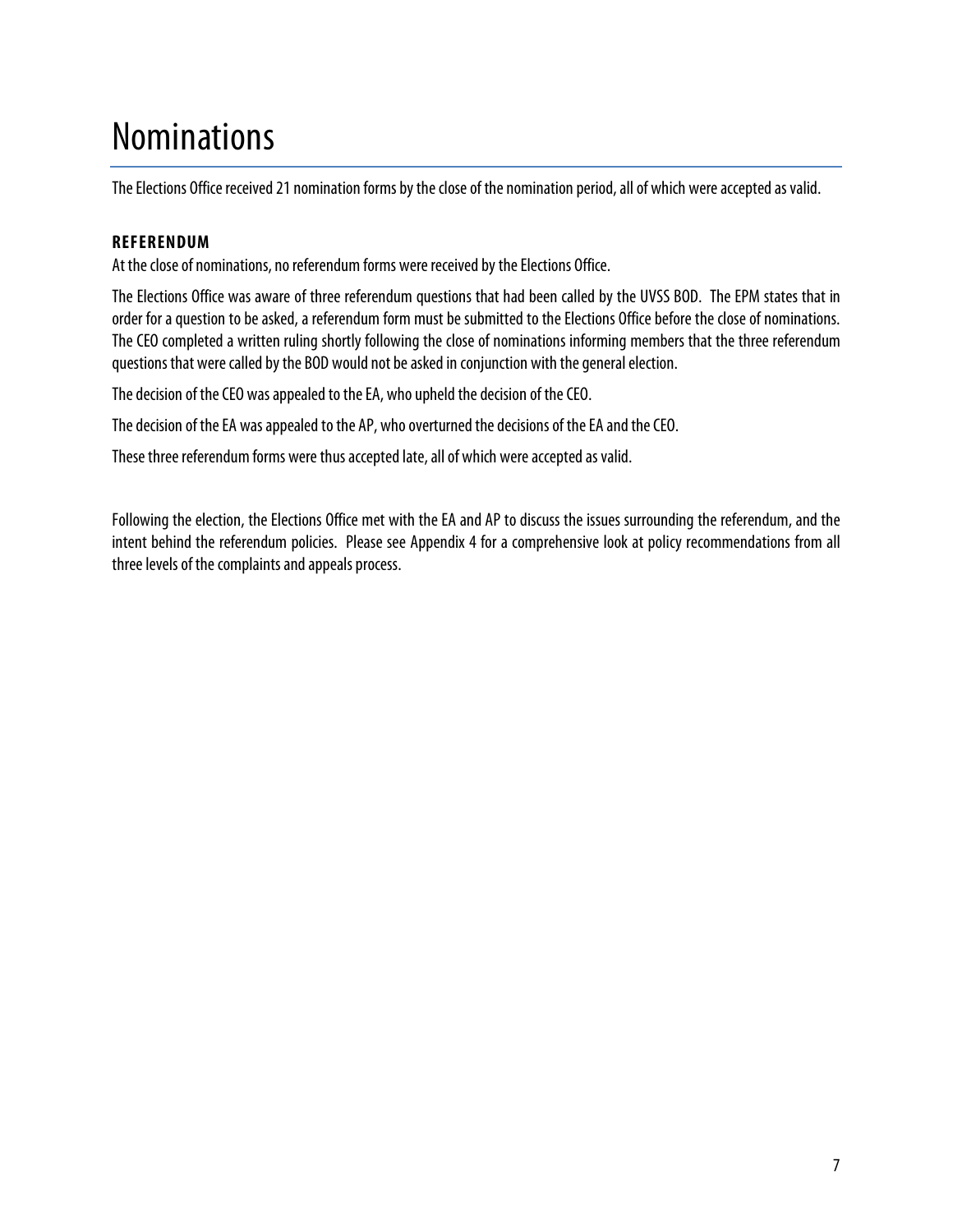# Campaigning

Due to extensive interaction with candidates, and the experience of both campaign managers, candidates campaigned according to the limits set forth in policy without issue.

### **1. Candidate Handbook**

This document, available on the Elections Office's website to all candidates, contains a brief summary of pertinent information pertaining to UVSS elections. The handbook highlights important policy parameters, provides guidance on policy interpretation, campaign material information, and the process/procedure for complaints and appeals.

### **2. All-Candidates Workshop**

The Elections Office hosted an all-candidates workshop on the 12<sup>th</sup> of February at 4:30pm, after the close of nominations, to meet with candidates prior to the start of campaigning. The purpose of this event is to review policy, outline candidates' responsibilities and obligations, ensure a fair election process, and help candidates avoid any potential for campaign infractions. It also gave the candidates an opportunity to ask questions of the Elections Office.

#### **4.** *Martlet***Supplement**

The Elections supplement, which the Elections Office compiles for publication in *The Martlet*, continues to be an extremely useful communication tool. 3,000 copies were printed  $-$  2,500 were distributed to students in conjunction with all on-campus copies of the February 28 edition, and the remaining copies were used at polling stations as a resource for students in preparation for voting. The supplement was also posted on the Elections website at the start of the postering period.

#### **5. All-Candidates Forum**

The All-Candidates Forum was held on March 4<sup>th</sup> in Cinecenta. Audience turnout was disappointing. The absence of student attendance and involvement should be noted with concern for future Elections Officers, Board of Directors, and Electoral Committee members, who may wish to accommodate for these issues. Dr. Andrew Wender, Professor in the History and Political Science departments, was an excellent moderator who ensured the schedule of the event was followed by candidates and students.

In years past, the Elections Office has worked with CFUV and The Martlet to organize a Chairperson debate for all Chairperson candidates. Since only one candidate ran for the position of Chairperson this semester, after significant discussion with CFUV and The Martlet, the Elections Office decided to eliminate the Chairperson debate. To accommodate this modification, an additional 10-minutes was allotted to the Executive Directors question-and-answer period during the All-Candidates Forum.

Traditionally, attendance is very low for the All-Candidates Forum – it would be worthwhile to explore additional Elections Office-sponsored events (i.e.: a candidate "meet-and-greet") as opposed to the traditional formal speech-style event.

## **THE ELECTION**

#### **1. Electoral Policy**

On February 4<sup>th</sup>, 2013, the UVSS Board of Directors amended the EPM, which, as mentioned previously, greatly benefited the function and administration of polling stations, and permitted additional preparation time for all parties.

## **2. Online Voting**

The WebVote System, administered by the University Secretary's Office, was used for the second year as a highly effective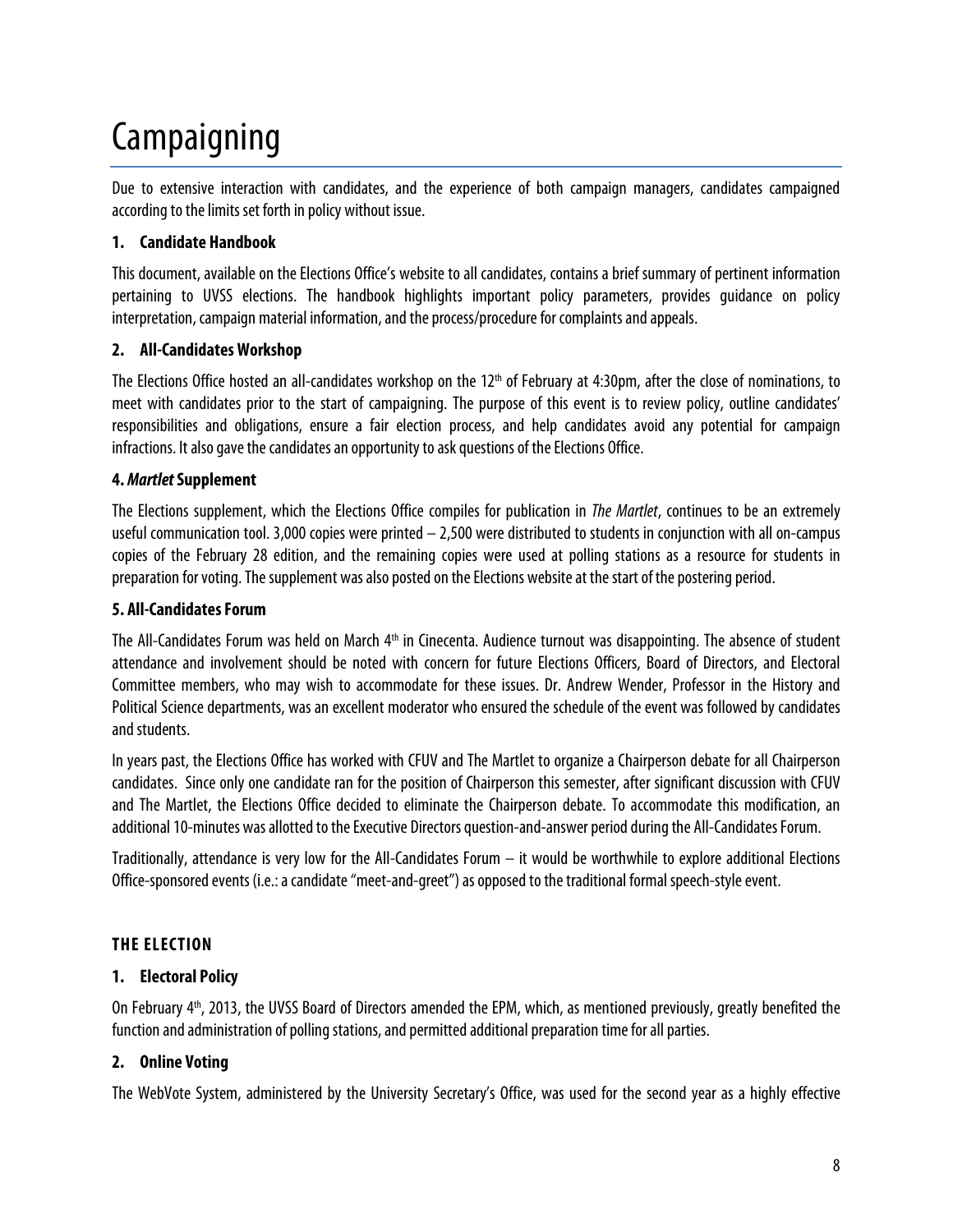voting platform. Currently, some work is being done on the program to give more of the administrative control over WebVote to the Elections Office for UVSS elections. This is even more necessary given the disjointed nature of having the Elections Office organize and facilitate voting, while lacking access to the actual administrative system.

This year, voting was interrupted when students tried to log on between 9:00 am PST and 9:20 am PST and were informed they were "ineligible" to vote in UVSS elections. Senate and BOG voting procedures were not affected. Electoral Officers worked with the University Secretary's Office in order to troubleshoot the problem. Issues with the uploading of student information by the University Secretary's Office prohibited the system from accepting students' attempted log-ins. By placing control of the system with the Elections Office, errors like this may be avoided in the future. In order to accommodate this delay, students were notified via email that the voting period had been extended by 20-minutes. No complaints arose from this delay.

### **3. Polling Stations**

Polling stations were reduced to nine [9] locations on March 7, 2013, open for a total of 65 hours between the hours of 9:00am and 9:00pm. The eight Netbook computers purchased for the fall 2011 referendum were used with only a couple of minor updates needed.

Additional steps were taken to ensure accessibility for students with a disability, and with the support of the Society for Students with a Disability (SSD), accessible technologies were provided for students. On request of the SSD, CFUV ads were placed for students whom are visually impaired.

## **4. Pollsitters**

A team of twelve [12] pollsitters were hired to operate the polling stations. While the majority had worked at previous UVSS Elections, two orientations sessions were held to ensure that all were updated on new policy implementations.

### **5. Voter Turnout**

Voter turnout was around the expected amount, with 18.83% of eligible students casting their vote.

#### **6. Informal Dispute Resolution**

The EPM provides for Informal Dispute Resolution. Five individuals asked the Electoral Office to deal with issues through the informal resolution process. All of these matters were resolved quickly, and to the satisfaction of the individuals who brought forward these issues.

## **7. Complaints and Appeals**

No formal complaints were filed, however the CEO ruled on the validity of three referendum questions that were received after the close of nominations. The decision was appealed to the Elections Adjudicator (EA). The decision of the EA was appealed to the Arbitration Panel (AP).

The CEO, SDEO, and DEOS met with the EA and the AP around the close of nominations to discuss the minor changes to the EPM, policy interpretations, and the roles and responsibilities during the complaints and appeals process.

As has been the case for the last couple of years, the significant reduction in complaints over previous years may, in part, be due to the change from the previous Electoral Policy's "Minor and Major Complaints" section to the introduction of "Disqualifiable Offences" under the new version of the EPM.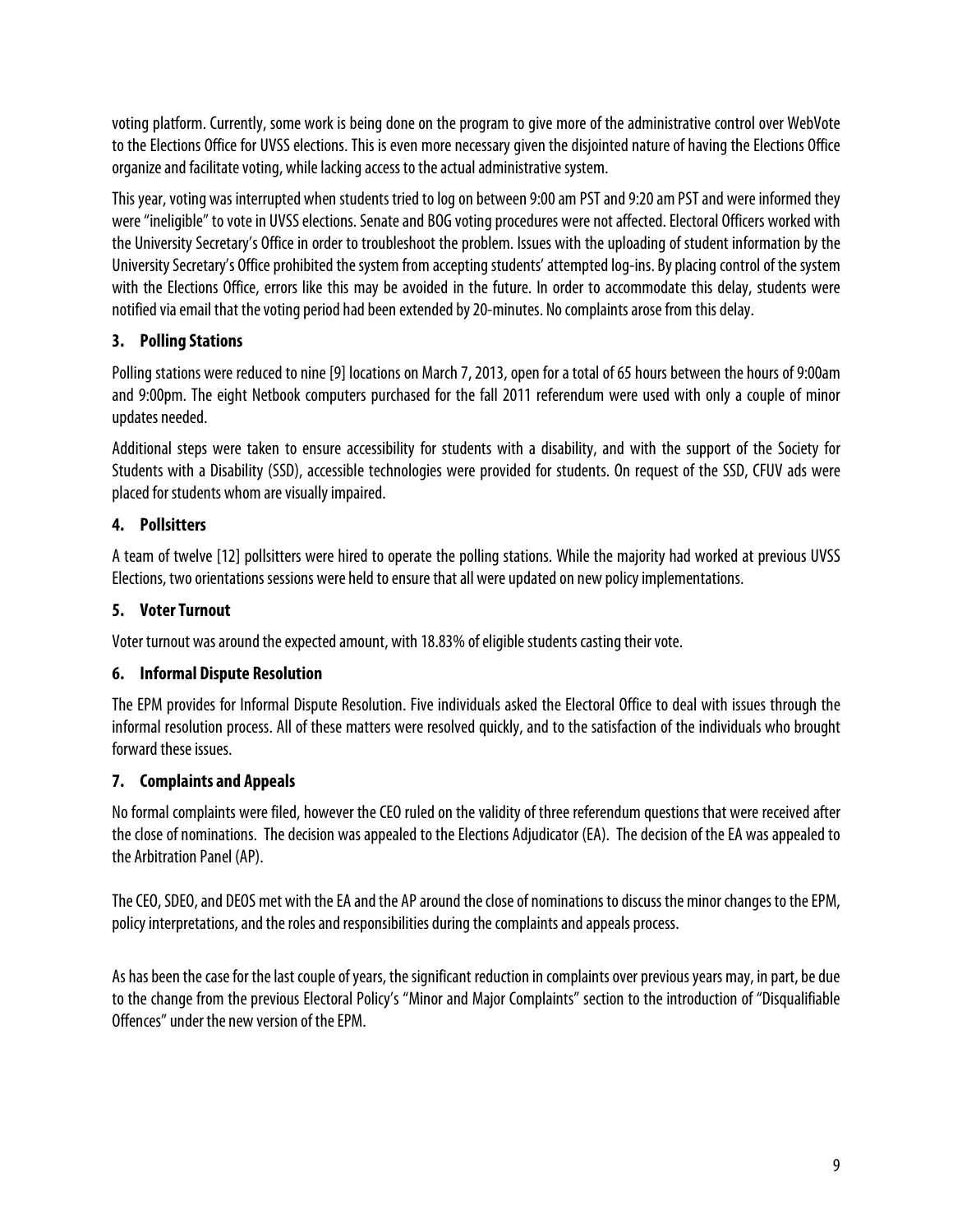#### **BUDGET**

The costs of running an election can be significant, and many factors external to the Elections Office can impact the budget. These factors include: the number of referenda asked; the number of candidates running; the conduct of the candidates in terms of the time and effort needed to resolve complaints; appeals from any complaint decisions; and the ease of hiring and training pollsitters and electoral officers.

Staff hours comprise the largest part of the budget. Election policy and processes require substantial staff hours in attending to details, without which the integrity of the election could be compromised. The CEO was given sufficient autonomy in operations, however, he requested that budget management and oversight be reserved to the UVSS General Manager. Budget details may be obtained from the UVSS General Manager.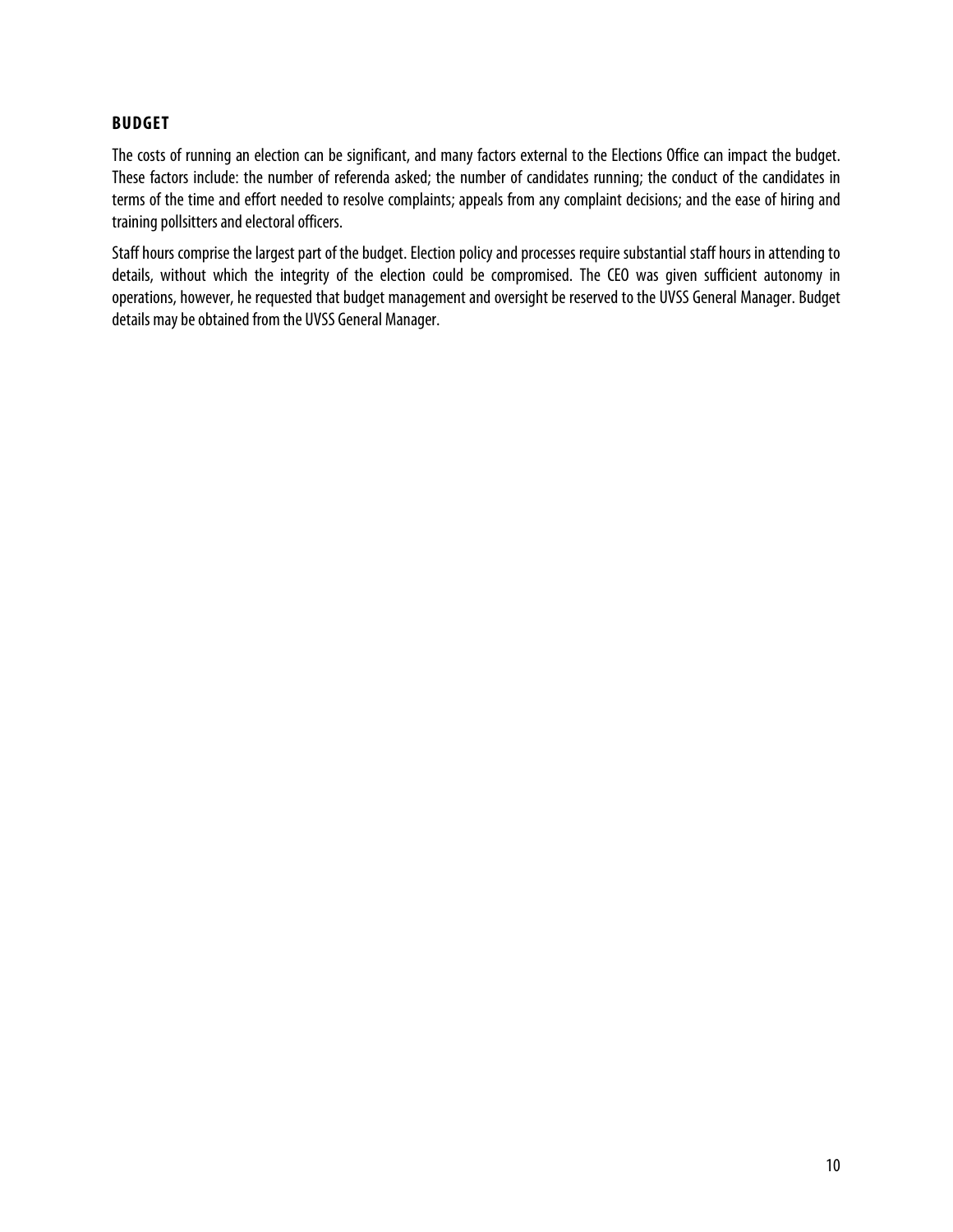## Conclusion

The 2013 UVSS Elections were conducted fairly and democratically. All of the administrative and organizational responsibilities set out in the EPM were met, and carried out in accordance with the principles of fairness, transparency, accountability and respect for all individuals involved in the process.

The changes made to the EPM further assist in the facilitation of a fair election, and the major policy overhaul that occurred last year appears to play a major role. Online voting continues tobe an ideal platform for the elections, with no issues surrounding security, voter eligibility, or accessibility.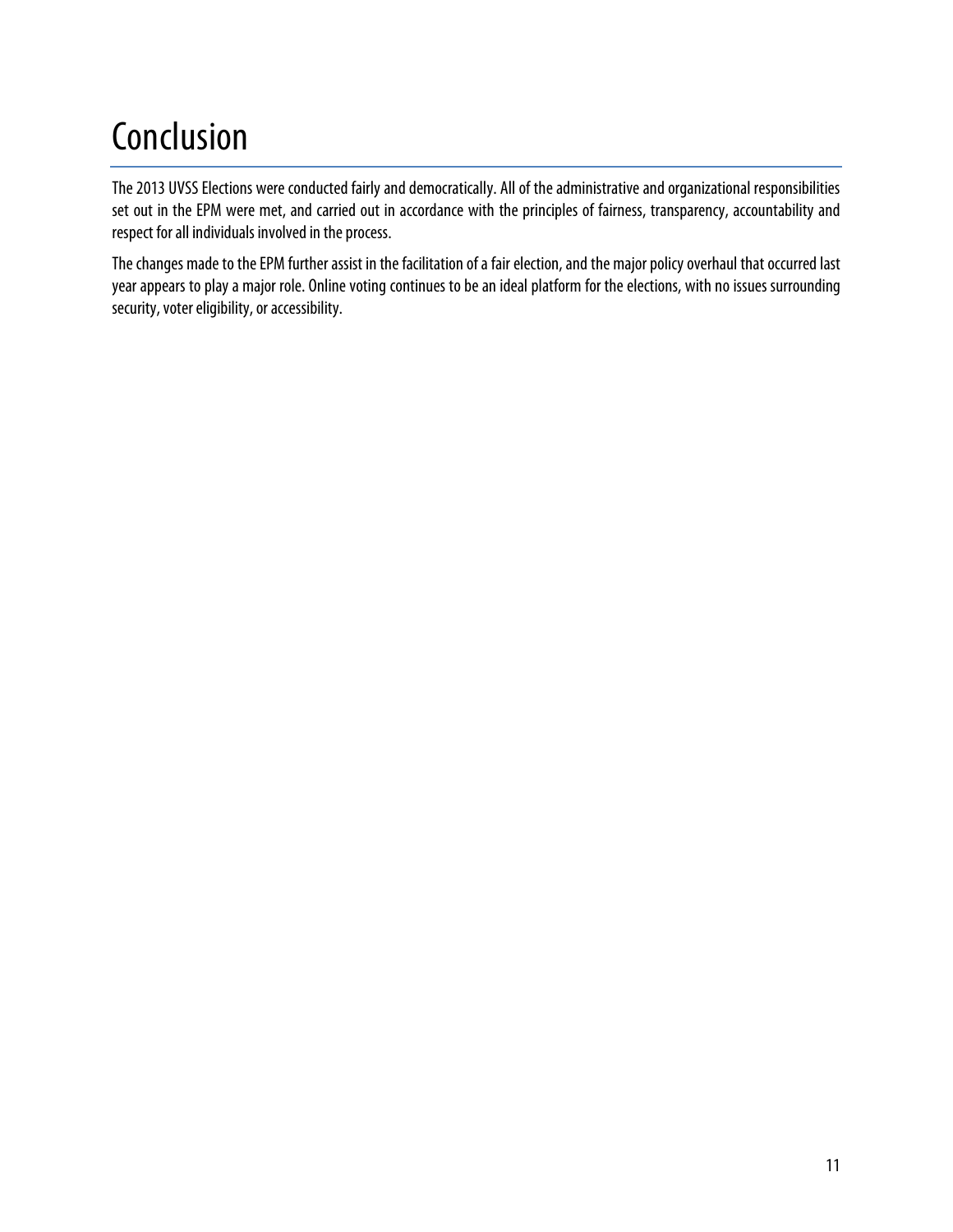## Appendix I: General Elections Results

## **UVSS Elections Results (March 2013)**

| <b>Number of Eligible Voters</b> | # Who Voted | <b>Woted</b> |
|----------------------------------|-------------|--------------|
| 16796                            | 3050        | 18.83%       |

## **CHAIRPERSON - Kelsey Mech**

| <b>Total</b><br><b>Ballots</b> | <b>Spoiled Ballots</b> | <b>Valid</b><br><b>Ballots</b> | In<br>Favor | <b>Opposed</b> | <b>Percent</b><br>in Favor | <b>Result</b> |
|--------------------------------|------------------------|--------------------------------|-------------|----------------|----------------------------|---------------|
| 2834                           |                        | 2829                           | 2124        | 705            | 75.08%                     | <b>PASS</b>   |

#### **DIRECTOR OF FINANCE AND OPERATIONS**

| <b>Name</b>           | <b>Number of Votes Received</b> | <b>Result</b>  |
|-----------------------|---------------------------------|----------------|
| <b>Matthew Hammer</b> | 1757                            | <b>ELECTED</b> |
| Yang You              | 1066                            |                |

#### **DIRECTOR OF EXTERNAL RELATIONS - Rachel Barr**

| <b>Total</b><br><b>Ballots</b> | <b>Spoiled Ballots</b> | <b>Valid</b><br><b>Ballots</b> | In<br>Favor | <b>Opposed</b> | <b>Percent</b><br>in Favor | <b>Result</b> |
|--------------------------------|------------------------|--------------------------------|-------------|----------------|----------------------------|---------------|
| 2817                           |                        | 2812                           | 2161        | 651            | 76.85%                     | <b>PASS</b>   |

#### **DIRECTOR OF STUDENT AFFAIRS**

| <b>Name</b>       | <b>Number of Votes Received</b> | <b>Result</b>  |
|-------------------|---------------------------------|----------------|
| Nadia Hamdon      | 1321                            | <b>ELECTED</b> |
| Deryck Harry      | 576                             |                |
| <b>Bowen Macy</b> | 960                             |                |

### **DIRECTOR OF EVENTS**

| <b>Name</b>   | <b>Number of Votes Received</b> | <b>Result</b>  |
|---------------|---------------------------------|----------------|
| Sam Hagen     | 1281                            |                |
| Ariel Mishkin | 1573                            | <b>ELECTED</b> |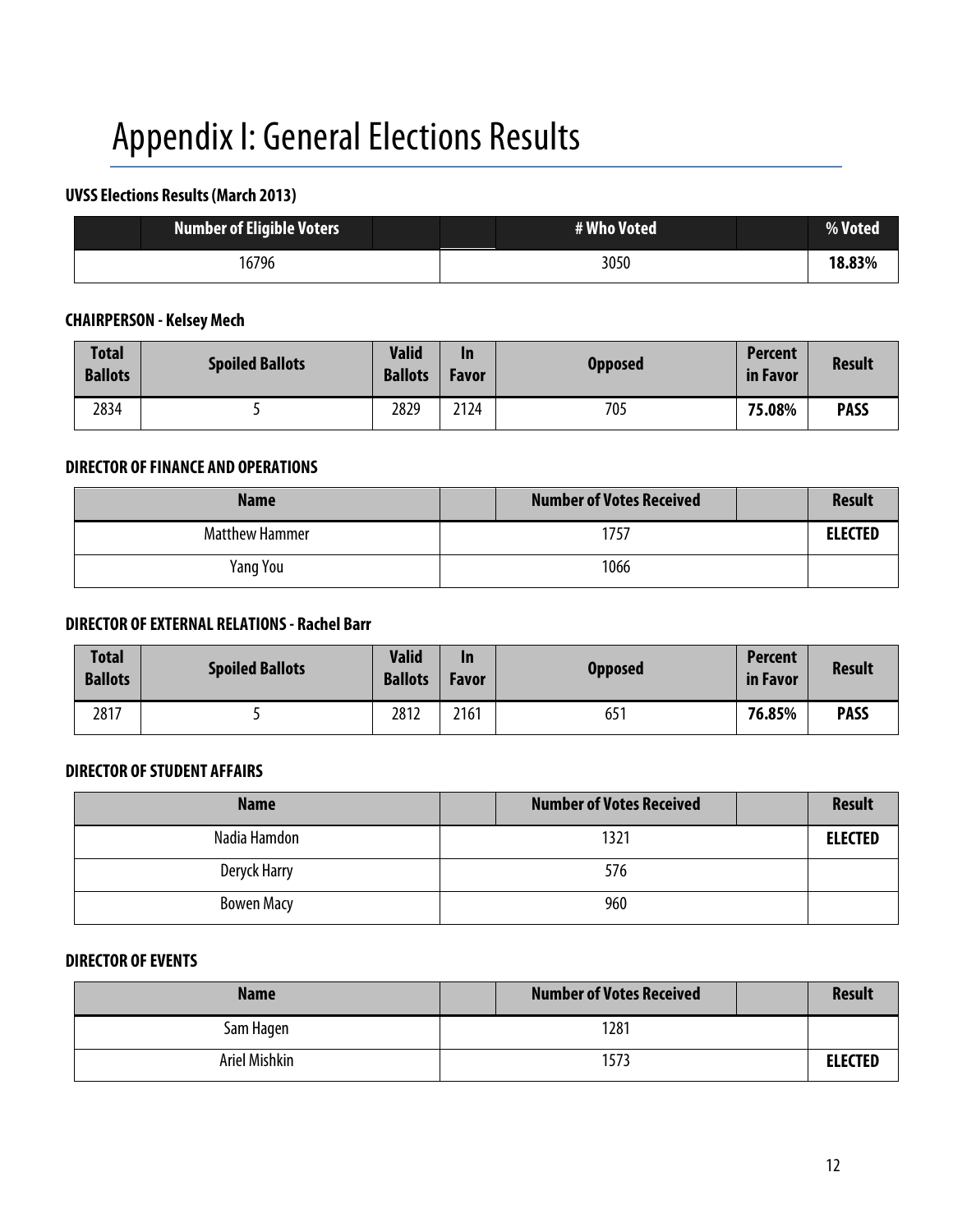## **DIRECTOR AT LARGE**

| <b>Name</b>            | <b>Number of Votes Received</b> | <b>Result</b>  |
|------------------------|---------------------------------|----------------|
| <b>Eric Cameron</b>    | 1708                            | <b>ELECTED</b> |
| Rajan Dhaliwal         | 1733                            | <b>ELECTED</b> |
| Kayleigh Erickson      | 1450                            | <b>ELECTED</b> |
| Lisa-Jane Hayfron      | 1740                            | <b>ELECTED</b> |
| Marina Holding         | 1713                            | <b>ELECTED</b> |
| <b>Miriam Moore</b>    | 1764                            | <b>ELECTED</b> |
| <b>Scott Robertson</b> | 1698                            | <b>ELECTED</b> |
| Negin Saadati          | 1574                            | <b>ELECTED</b> |
| Simarjit Singh         | 1278                            | <b>ELECTED</b> |
| Nick Tang              | 1703                            | <b>ELECTED</b> |
| <b>Taylor Verrall</b>  | 1277                            |                |
| <b>Kieran Wilson</b>   | 1279                            | <b>ELECTED</b> |

#### **REFERENDUM -Food Bank**

| <b>Total</b><br><b>Ballots</b> | <b>Spoiled Ballots</b> | <b>Valid</b><br><b>Ballots</b> | In<br>Favor | <b>Opposed</b> | <b>Percent</b><br>in Favor | <b>Result</b> |
|--------------------------------|------------------------|--------------------------------|-------------|----------------|----------------------------|---------------|
| 2985                           |                        | 2981                           | 2067        | 914            | 69.34%                     | <b>PASS</b>   |

### **REFERENDUM -Constituency Group Fund Amendment**

| <b>Total</b><br><b>Ballots</b> | <b>Spoiled Ballots</b> | <b>Valid</b><br><b>Ballots</b> | In<br>Favor | <b>Opposed</b> | <b>Percent</b><br>in Favor | <b>Result</b> |
|--------------------------------|------------------------|--------------------------------|-------------|----------------|----------------------------|---------------|
| 2928                           |                        | 2919                           | 1827        | 1092           | 62.59%                     | <b>PASS</b>   |

## **REFERENDUM -Constituency Group Fund Increase**

| <b>Total</b><br><b>Ballots</b> | <b>Spoiled Ballots</b> | <b>Valid</b><br><b>Ballots</b> | In<br>Favor | <b>Opposed</b> | <b>Percent</b><br>in Favor | <b>Result</b> |
|--------------------------------|------------------------|--------------------------------|-------------|----------------|----------------------------|---------------|
| 2954                           |                        | 2948                           | 1078        | 1870           | 36.57%                     | <b>FAIL</b>   |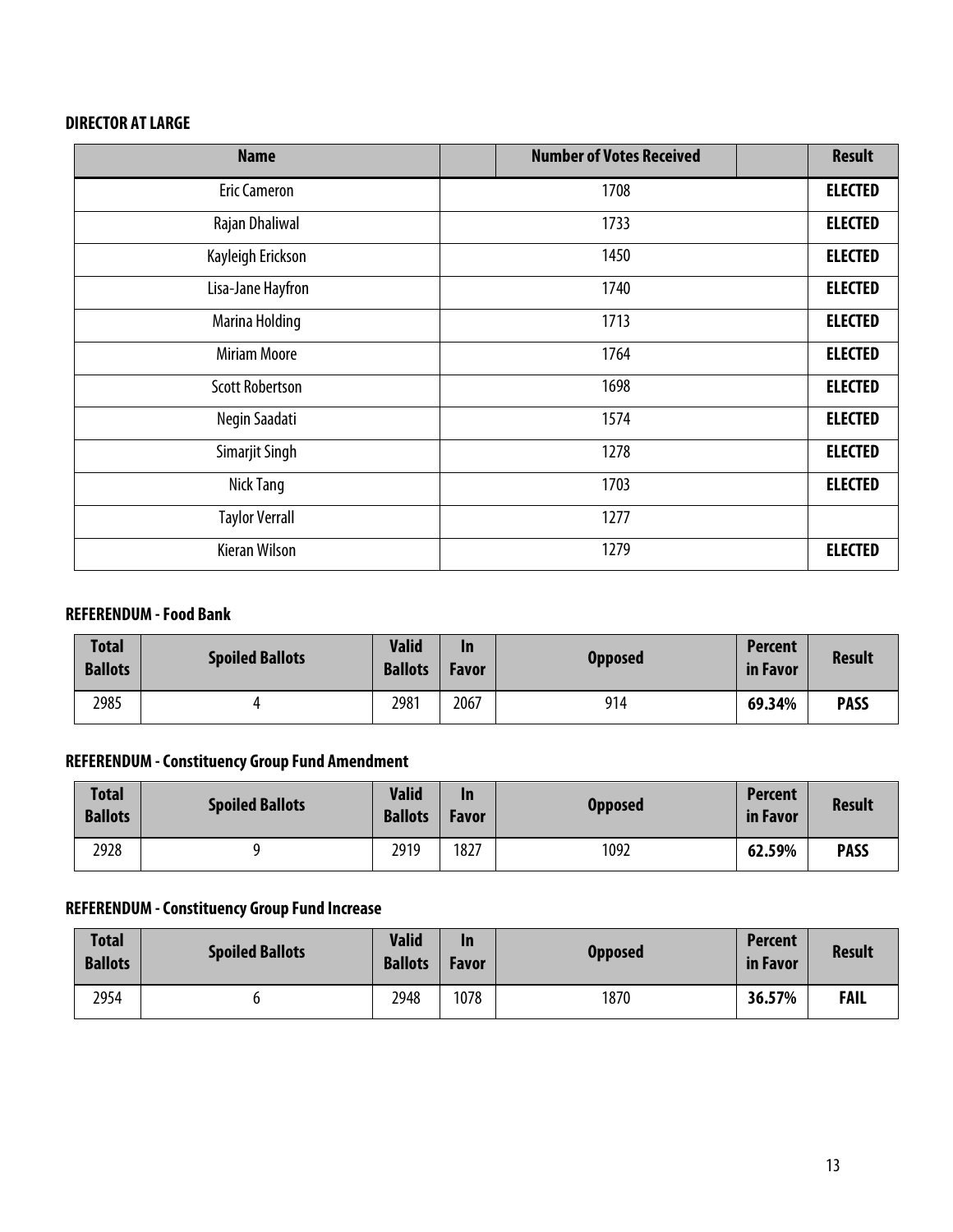# Appendix 2: Voter Turnout – 1976 to 2013

## **GENERAL ELECTIONS:**

| <b>YEAR</b> | <b>NUMBER OF ELIGIBLE VOTERS*</b> | <b>NUMBER OF VOTES CAST</b> | <b>VOTER TURNOUT</b> |
|-------------|-----------------------------------|-----------------------------|----------------------|
| 1976        | 6,875                             | 1,492                       | 21.70%               |
| 1977        | 6,894                             | 1,280                       | 18.57%               |
| 1982        | 9,925                             | 1,059                       | 10.67%               |
| 1983        | 10,230                            | 1,171                       | 11.45%               |
| 1984        | 9,798                             | 1,471                       | 15.01%               |
| 1985        | 9,709                             | 2,122                       | 21.86%               |
| 1986        | 9,832                             | 1,376                       | 14.00%               |
| 1987        | 10,839                            | 2,132                       | 19.67%               |
| 1988        | 11,182                            | 1,405                       | 12.56%               |
| 1989        | 11,918                            | 1,059                       | 8.89%                |
| 1990        | 12,628                            | 1,900                       | 15.05%               |
| 1992        | 13,514                            | 1,397                       | 10.34%               |
| 1993        | 13,284                            | 1,788                       | 13.46%               |
| 1994        | 13,246                            | 1,666                       | 12.58%               |
| 1995        | 14,715                            | 1,643                       | 11.17%               |
| 1996        | 15,077                            | 2,022                       | 13.41%               |
| 1997        | 15,327                            | 1,897                       | 12.38%               |
| 1998        | 15,098                            | 1,166                       | 7.72%                |
| 1999        | 14,984                            | 4,757                       | 31.75%               |
| 2001        | 15,504                            | 3,900                       | 25.15%               |
| 2002        | 16,052                            | 1,760                       | 10.96%               |
| 2003        | 15,731                            | 1,989                       | 12.64%               |
| 2004        | 16,056                            | 2,211                       | 13.77%               |
| 2005        | 15,920                            | 2,575                       | 16.17%               |
| 2006        | 15,826                            | 2,978                       | 18.82%               |
| 2007        | 15,641                            | 1,670                       | 10.68%               |
| 2008        | 15,519                            | 2,612                       | 16.83%               |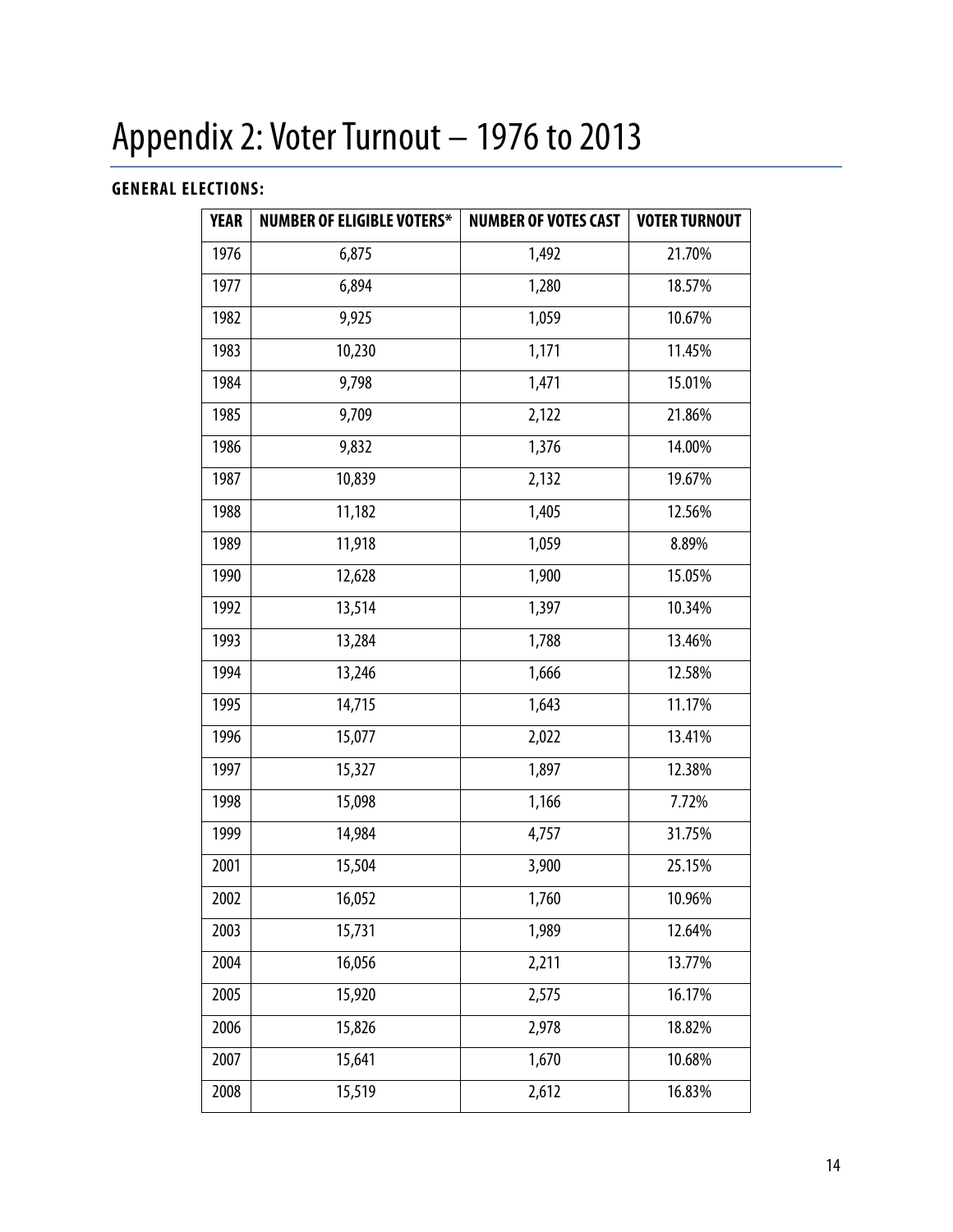| 2009 | 15,955 | 2,964 | 18.58% |
|------|--------|-------|--------|
| 2010 | 16,465 | 3,402 | 20.66% |
| 2011 | 16,420 | 2,922 | 17.80% |
| 2012 | 16,317 | 3,410 | 20.90% |
| 2013 | 16,796 | 3,050 | 18.83% |

\*Undergraduate population provided by UVic's Department of Institutional Planning and Development

## **BY-ELECTIONS:**

| <b>YEAR</b> | <b>NUMBER OF ELIGIBLE VOTERS*</b> | <b>NUMBER OF VOTES CAST</b> | <b>VOTER TURNOUT</b> |
|-------------|-----------------------------------|-----------------------------|----------------------|
| 1977        | 7,151                             | 422                         | 5.90%                |
| 1985        | 9,832                             | 1,547                       | 15.73%               |
| 1986        | 10,839                            | 1,209                       | 11.15%               |
| 1987        | 11,182                            | 1,390                       | 12.43%               |
| 1988        | 11,918                            | 1,160                       | 9.73%                |
| 1996        | 15,327                            | 1,636                       | 10.67%               |

\*Undergraduate population provided by UVic's Department of Institutional Planning and Development

#### **REFERENDUM:**

| <b>YEAR</b> | <b>NUMBER OF ELIGIBLE VOTERS*</b> | <b>NUMBER OF VOTES CAST</b> | <b>VOTER TURNOUT</b> |
|-------------|-----------------------------------|-----------------------------|----------------------|
| 1978 (Fall) | 7,672                             | 1,626                       | 21.19%               |
| 2010 (Fall) | 16,863                            | 1,162                       | 6.89%                |
| 2011(CFS)   | 16,420                            | 4,665                       | 28.41%               |
| 2011 (Fall) | 17,448                            | 3,425                       | 19.63%               |
| 2012 (Fall) | 16,681                            | 3,522                       | 21.11%               |

\*Undergraduate population provided by UVic's Department of Institutional Planning and Development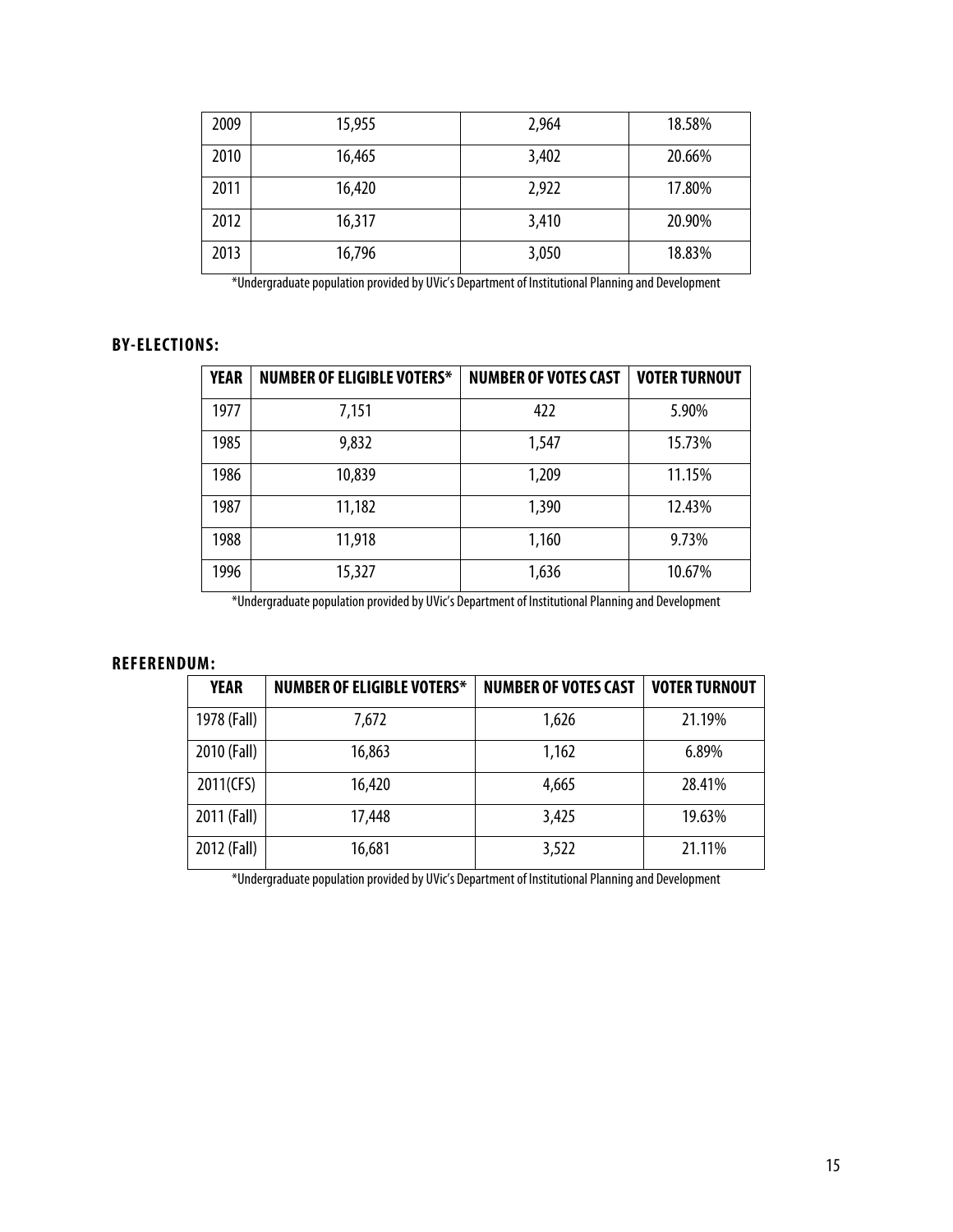## Appendix 3: Electoral Structure and Responsibilities

The conduct of the UVSS Elections is governed by the UVSS Constitution and Bylaws, with the Electoral Policy Manual (EPM) setting out specific rules to administer the election process.

## **1. Electoral Committee (EC)**

The role of the EC is to hire the elections staff and is a source of guidance and support when needed, or when issues arise beyond the authority of the Elections Office. The EC was comprised of: Lewis Rhodes, UVSS Executive Director of Events; Gabrielle Sutherland, Director at Large; Nicole Iaci, Director at Large; Dale Robertson, SUB General Manager; and Ben Johnson, Officer of Research and Communications.

## **2. Chief Electoral Officer (CEO)**

The role of the CEO is to ensure that the UVSS Elections are conducted fairly and transparently in accordance with the EPM. Shawn Slavin returned as CEO, for his sixth year with the UVSS Elections Office.

Under Policy, the CEO acted principally in a supervisory capacity, providing strategic planning and general direction on policy interpretation, as well as deciding all complaints.

## **3. Senior Deputy Electoral Officer (SDEO) and Deputy Electoral Officer (DEO)**

Alannah James was hired as the SDEO, bringing significant on-campus organizational experience. Sylvia Alves and Samantha Scott were hired as the DEOs, bringing knowledge of the UVSS as an organization through prior Board and committee membership, along with other employment experience.

The SDEO and DEOs acted as the face of the Elections Office, and as the point of contact between candidates and the CEO. The role of the SDEO is new under the EPM with the SDEO providing for the day-to-day operations, administrative, and organizational responsibilities of the office. The SDEO and DEOs were also responsible for conducting the informal dispute resolution process, with consultation from the CEO when policy interpretation was ambiguous or of concern. This proved to be an extremely successful model.

## **4. Elections Adjudicator (EA)**

When a decision of the CEO is appealed, the EA hears the appeal. Randy Parker returned for his third year as the EA.

## **5. Arbitration Panel (AP)**

The AP is the third and final body that deals with formal complaints and appeals within the jurisdiction of the UVSS Elections. Ron Yee, Matt Watters and Karen Potts also returned for their third year as members of the AP.

## **6. Senate and Board of Governor (BOG) Elections – University Secretary's Office**

The Elections Office met with the University Secretary's Office at the beginning of January to discuss each office's respective roles in the conduct, coordination, and operation of the UVSS, Senate, and BOG Elections. Although the University Secretary's Office is in charge of all matters pertaining to Senate and BOG, the Elections Office assists in their promotion and preparation. This primarily involves including their candidates in the Elections supplement, the All-Candidates Workshop, and the All-Candidates Forum, and by acting as a point of contact for questions, policy, and campaign rules. The Elections Office also stamps all Senate and BOG campaign material for posting.

The rules governing election to the Senate and BOG are different from the UVSS, which causes confusion for candidates, especially those running in both elections. Beyond that, there is confusion for the general student population, in that they do not fully understand that there are three independent elections taking place concurrently, nor do they know the roles of each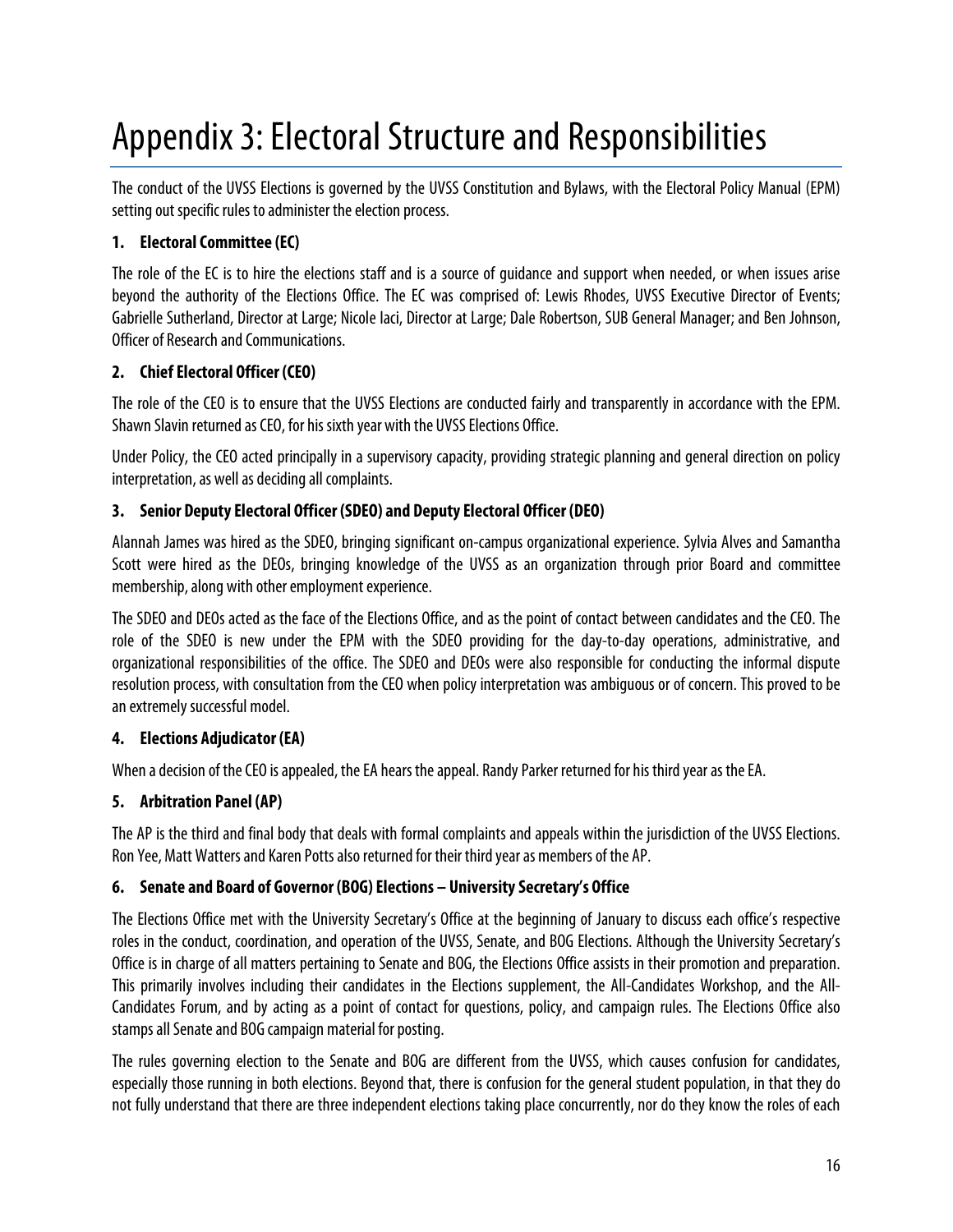governing body. One of the purposes of the Elections Supplement is to differentiate among the three elections with explanations as to their roles and procedures for students.

The timeline for Senate and BOG elections do not coincide with the UVSS: the call for nominations for Senate and BOG is two weeks prior to that of the UVSS; the poster period begins 9-hours before the poster period of the UVSS Elections and ends 16.5 hours after the end of UVSS poster period; and the close of polling extends an extra day and a half after the UVSS polls close. Additionally, financial rules and reporting are different.

It would be mutually beneficial for both candidates and students if the UVSS, and the University Secretary's Office, resolve these discrepancies in policy and administration of campus elections.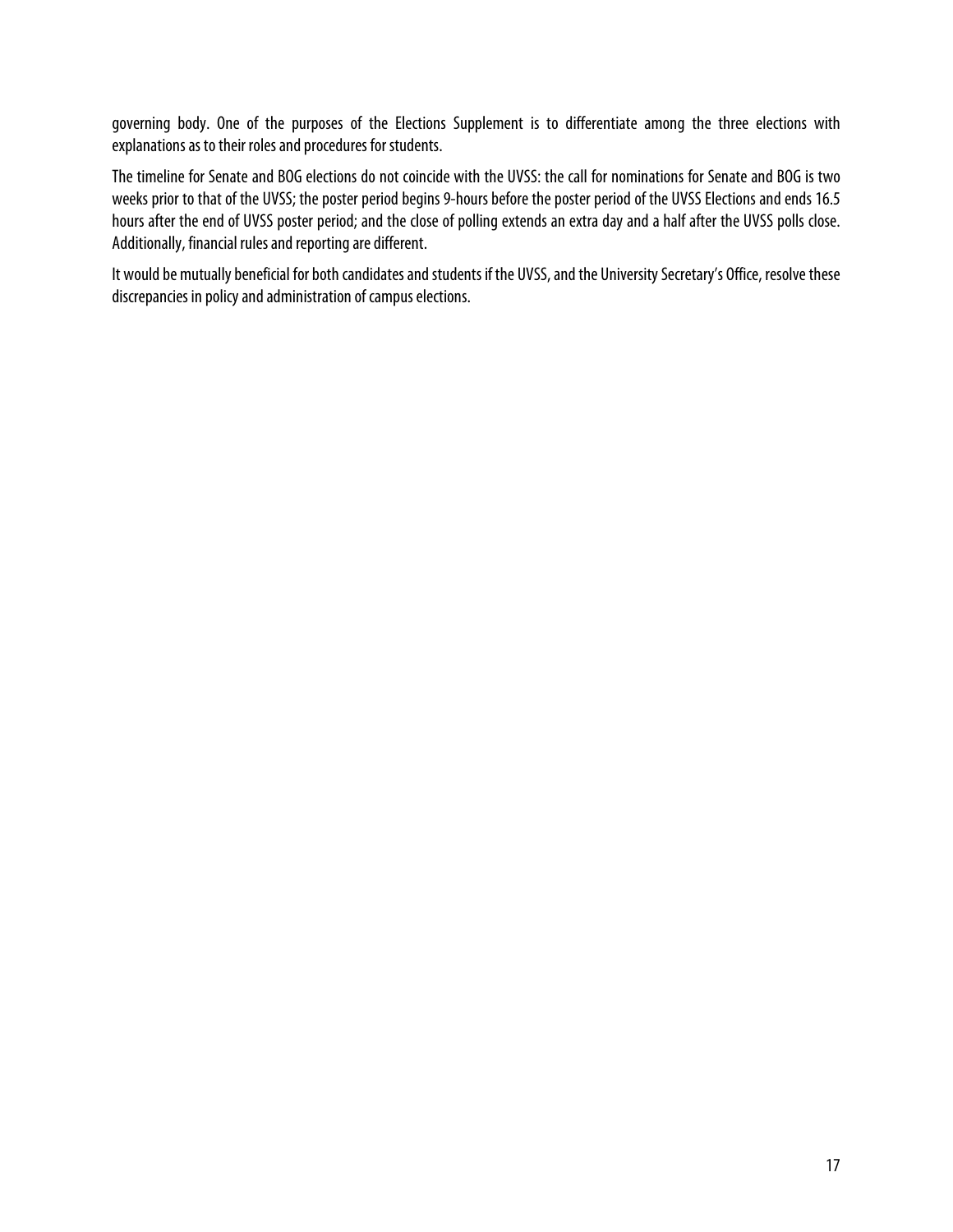# Appendix 4: Issues and Recommendations for the Board from the Electoral Office

A number of issues came to light through the election period. The Electoral Officers encourage the Board of Directors to consider the Electoral Policy Manual (EPM) recommendations set out below.

#### **1. Referendum Issues (Timeline/Proponents)**

#### **a. Referendum Timeline**

**Issue**: The timeline in which referendum questions can be called does not align well with the timeline for general elections. Currently referendum questions can be called up until the close of the nomination period.

Following the close of the nominations, individuals have seven days to apply to be the official opponent, which in effect, gives the proponent a seven-day advantage in terms of campaigning, and also is too late for the opponent to have a platform published in the Elections Supplement.

In order to align the referendum period with the campaign period of a general election, the deadline for submission of a referendum question should be no later than the day before the open of nominations.

#### **Recommendation:**See below

**Rationale**: The addition of this policy would comply with the timeline set out within Constitution and Bylaws, and would align the referendum and general election timelines. Putting a deadline on the submission of referendum questions would ensure that adequate notice and a fair opportunity is given to all students who want to run as a proponent for or an opponent to a referendum question.

#### **b. Referendum Form**

**Issue:** As it currently stands within the EPM, a referendum question may only be asked if a referendum form is submitted to the Elections Office before the close of nominations. If a referendum form is not submitted, the question will not be asked.

#### **Recommendation:**See below

**Rationale:** This policy change would mean that a referendum question can be asked if a referendum form is not submitted by the close of nominations. This was the major issue that the Elections Office had to deal with this year. After discussions with the Elections Office staff, the Elections Adjudicator, and the Arbitration Panel, the amendments to this policy would satisfy the issues raised by all parties, including: cost, transparency, fairness, and the breadth of the decision.

#### **c. Referendum Proponent**

**Issue:** In order for a referendum question to be asked, it currently requires an individual to act as the proponent.

#### **Recommendation:**See below

**Rationale:** If the UVSS Board of Directors calls a referendum question, but wishes to remain neutral (EPM 6.1.i), a proponent need not exist.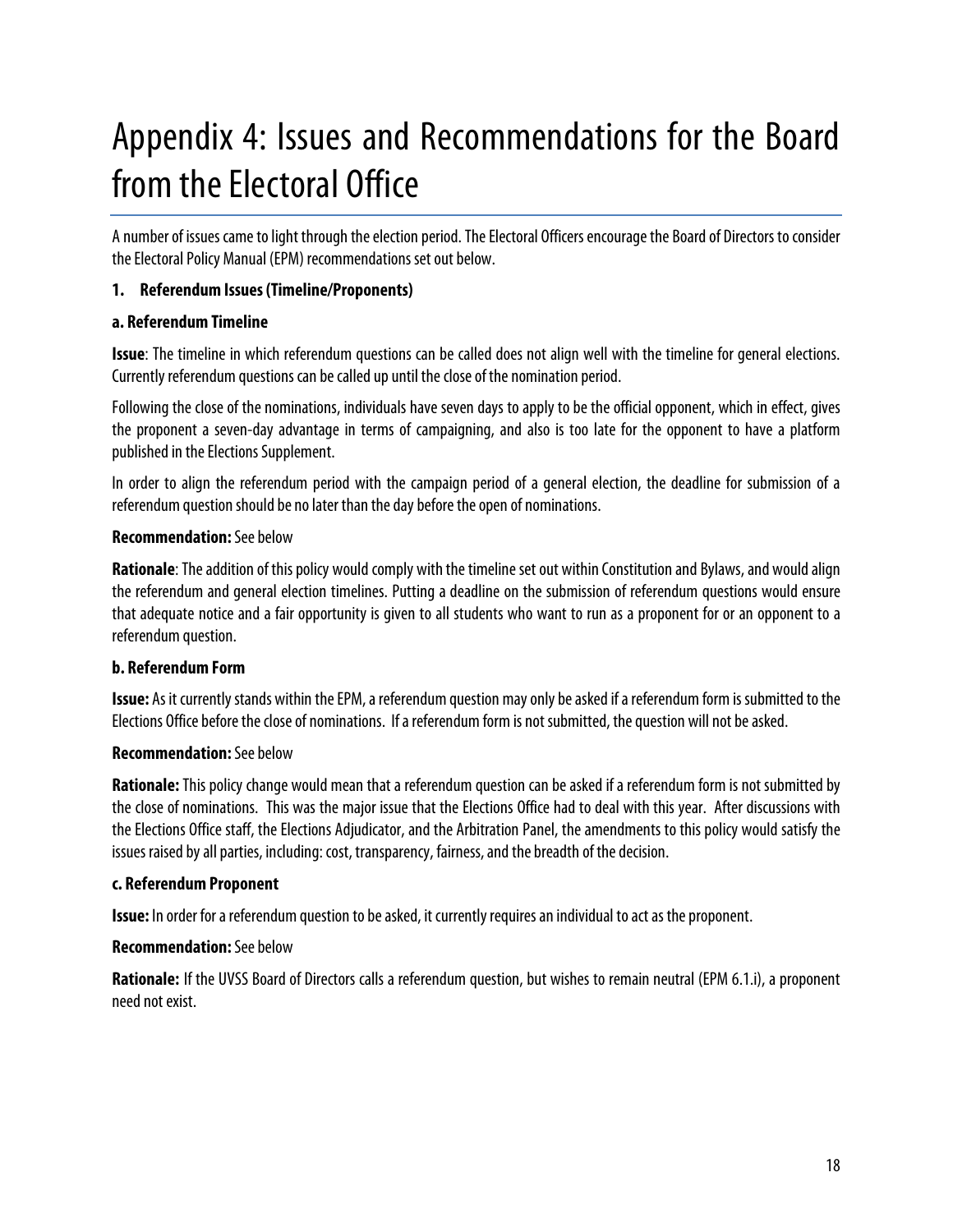**Referendum Recommendation (1a, 1b, and 1c – as above):** Strike EPM 6.1.c through 6.1.f, and add 6.1.c through 6.1.g (and the subsequent policies be renumbered) to read:

*6.1.*

*c. Referendum questions must set out the exact words of the question which are to appear on the ballot, and which much be phrased in a way that the question can be answered "yes" or "no".*

*d. In order for a referendum question to be held concurrently with a general election, or with other referendum questions, the question must be called no less than 24 hours before the open of nominations. The question must subsequently be submitted in writing to the Elections Office.*

*e. If the Chief Electoral Officer is of the opinion that a question does not comply with the requirements of the preceding paragraphs, the Chief Electoral Officer may refuse to accept the question as valid. To appeal that decision, the process for appealing a rejected nomination must be followed.*

*f. Before the open of nominations, the Senior Deputy Electoral Officer must post a list of all referendum questions asked, and their respective proponents, at the Electoral Office and ask the Electoral Committee to post that information on the UVSS website.*

*g. If two or more individuals apply to be the official proponent or opponent, the Chief Electoral Officer must:*

- *1. give each person applying one business day to submit in writing why he or sheshould be the proponent or opponent*
- *2. within one day of that, decide which person shall be the proponent or opponent*
- *3. give reasons for the decision, in writing, to each person who applied to be the proponent or opponent.*

#### **2. Candidate Endorsements**

**Issue**: Candidates running for election as an independent tend to support other independent candidates. Frequently, other slates support the election of some independent candidates as well. EP 5.6.c currently reads "In their campaign materials candidates may refer to their slate and to other persons on the same slate, but may not refer to any candidates not on that slate" – this would suggest that independent candidates cannot be endorsed by other independent candidates, or by other slates.

**Recommendation**: EP 5.6.c be amended to read "In their campaign materials candidates are permitted to endorse other candidates and/or slates, provided they have written consent of the other candidate and/or slate."

**Rationale**: Support for candidates running as independents, or on other slates is already taking place, and this needs to be reflected in the EPM.

#### **3. Paper copies of complaints/responses/appeals**

**Issue**: When a complaint, response, or appeal is filed, a hard copy must be submitted to the Electoral Office and an email copy to the Elections Adjudicator or the Arbitration Panel. It is extremely difficult for candidates and students who are not on campus to file these forms with the Elections Office.

**Recommendation**: EPM 5.11.d be amended to read "Complaints must be made in writing, by sending a Complaint form (appendix C) to the Elections Office email address. A complaint may be made at any time up to forty-eight hours after the close of polls."

EPM 5.11.f be amended to read "The candidate complained about may respond in writing by sending a Response form (appendix D) to the Elections Office email address within one business day of the complaint being sent to the candidate."

EPM 5.13.a be amended to read "Within one business day after the Chief Electoral Officer makes a decision, an appeal may be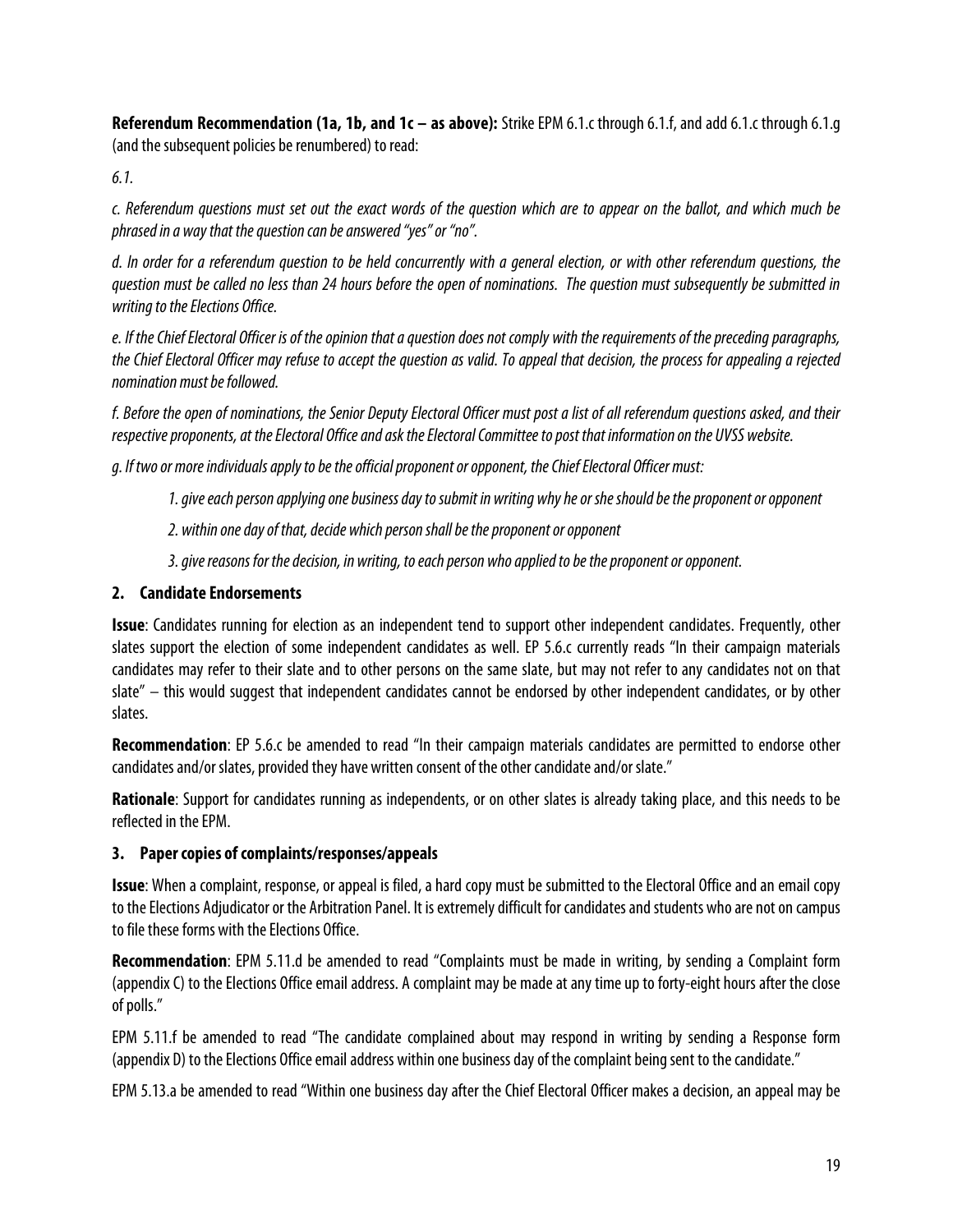made to the Election Adjudicator by a complainant or the candidate by sending an Appeal form (appendix E) to the Election Adjudicator at his/her email address, and to the Elections Office email address."

EPM 5.14.a be amended to read "Within one business day after the Election Adjudicator makes a decision, a candidate may appeal that decision to the Arbitration Panel, by sending an Appeal form (appendix E) to the Arbitration Panel at its email address and to the Elections Office email address."

**Rationale**: The purpose of the hard copy is to ensure that the complaint submitted is genuine, the evidence being the presence of a signature. Although this is something that should be considered, there are countless ways that individuals can prove their identity without the use of a physical signature (scanned signature, Student ID number, telephone call, etc.). It is important to consider the needs of all students and candidates involved in elections, especially those who are not on campus. There is no need to require a hard copy of a complaint, as all of the investigation and correspondence regarding a complaint, response, or appeal is done through email.

#### **4. Title of the Office**

**Issue:** As stipulated by employees of the UVSS, "Electoral Office" is a term that is not widely recognized on campus and the office was asked to publicly display "Elections Office."

**Recommendation:** All policy be changed to recognize and amend "the Electoral Office" to "the Elections Office."

**Rational:** To eliminate confusion, and align policy with practice.